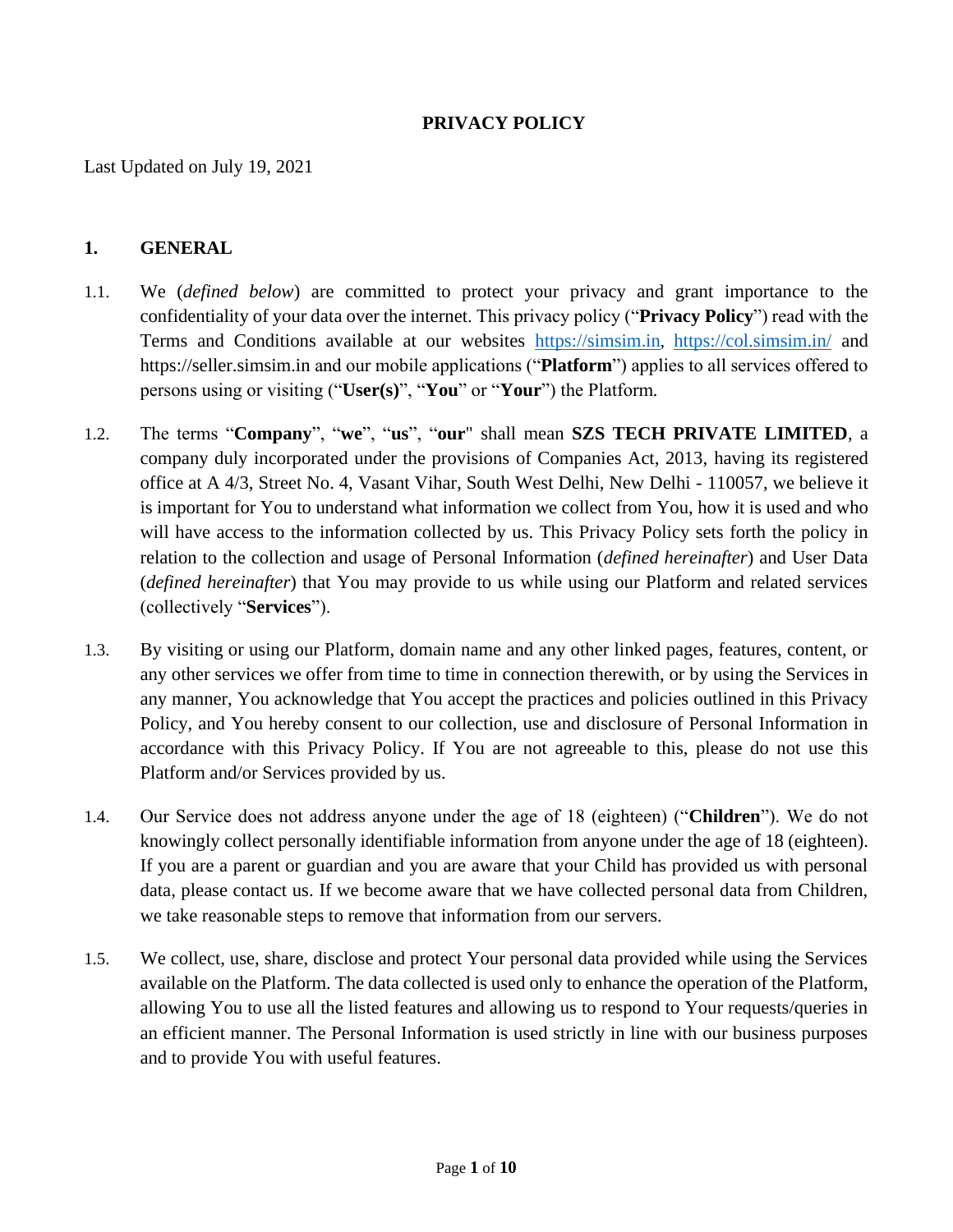- 1.6. In this Privacy Policy, "*Personal Information*" shall mean information through which a User can be identified, directly or indirectly, in particular by reference to User, their name, email address, phone number, username, password, billing address, Internet Protocol ("**IP**") address as well as any information associated with the foregoing ("**Personal Information**"). Personal Information does not include anonymized information that has been appropriately processed to make it nonidentifiable in order to irreversibly prevent it's identification.
- 1.7. We respect the privacy of our Users and are committed to protect it in all respects. The information about the User is collected by us is: (i) information supplied by Users; (ii) information automatically tracked during User's navigation on the Platform; and/ or (iii) communicated directly to us via e-mail or telephone or another channel/ mode.
- 1.8. User acknowledges that this Privacy Policy, together with Terms and Conditions, forms our agreement with the User in relation to his/ her use of the Platform. Any capitalized term used but not defined in this Privacy Policy shall have the meaning attributed to it in our Terms and Conditions.
- 1.9. For any service that the User may use, we only collect the data that is strictly necessary: (i) for the delivery of the Services, (ii) for the performance of a contract to which User is a party, (iii) for which User has given consent for such processing of data, or (iv) for compliance with a legal obligation to which we are subject.
- 1.10. By using the Platform or by otherwise giving us Your Personal Information, You will be deemed to have read, understood and agreed to the practices and policies outlined in this Privacy Policy and agree to be bound by the Privacy Policy. You hereby agree to our collection, use, sharing and disclosure (to the extent necessary for the purposes stated herein) of Your Personal Information as described in this Privacy Policy.

# **2. COLLECTION OF INFORMATION**

- 2.1. In the course of providing Services to You through the Platform, we may collect the following:
	- 2.1.1. Personal Information such as Your name, phone number, username, password, e-mail address when You register on the Platform. When You visit or leave our Services, we may receive the URL of both the websites You came from and the one You go to next. This type of information is primarily used to maintain security, operation of our Platform and is also used for our internal analytics and reporting purposes.
	- 2.1.2. Information provided by You on Your e-mail/social media accounts which will be linked with the account created by You on our Platform, information disclosed therein including but not limited to username as provided by You at the time of sign-up and any other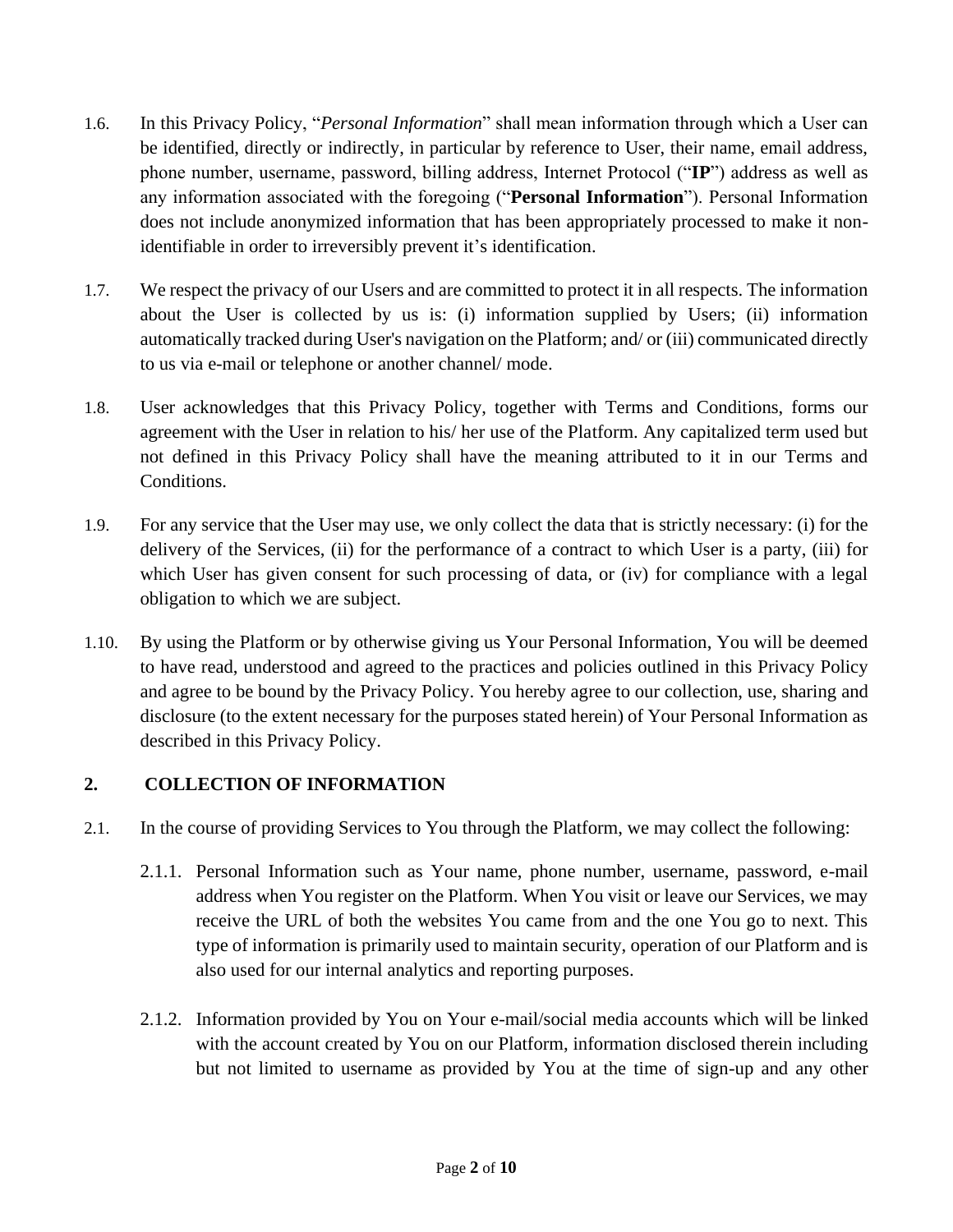information that may be required or be related to rendering the Services in an efficient and timely manner.

- 2.1.3. With Your permission, we may automatically collect some information about Your hardware devices when You access the Platform. For example, when You utilize our Platform, we may collect Your IP address and the type of mobile device/computer/laptop You use and Your geographic location. We may also collect information about Your activity on the Platform, such as information about Your account usage, as well as information about how You interact with the Platform (collectively, "**User Data**"). We may combine this automatically gathered information with other information, including Personal Information we have collected about You.
- 2.1.4. If You permit cookies on Your browser, we may receive, and store certain types of information known as "Cookies" (*as defined herein below*) when You access the Platform. You can manage browser cookies through your browser settings. The "Help" feature on most browsers will tell you how to prevent your browser from accepting new cookies, how to have the browser notify you when you receive a new cookie, how to block cookies, and when cookies will expire. If you block all cookies on your browser, neither we nor third parties will transfer cookies to your browser. If you do this, however, you may have to manually adjust some preferences every time you visit a site and some features and services may not work. For more information on how we use Cookies, please see Paragraph 6 below.
- 2.1.5. All communications between You and the Company.
- 2.2. The information collected from You by the Company may constitute '*Personal Information*' or '*Sensitive Personal Data or Information*' as defined under the Information Technology (Reasonable Security Practices and Procedures and Sensitive Personal Information) Rules, 2011 ("**SPDI Rules**"). The "*Sensitive Personal Data or Information*" (as defined by the SPDI Rules) of a person that we may collect and use consists of:
	- 2.2.1. financial information such as bank accounts, credit and debit card details or other payment instrument details; and
	- 2.2.2. any of the information received under or relating to the above clause by us for processing or storing under lawful contract or otherwise.
- 2.3. Through your acceptance of this Privacy Policy, You hereby consent to our collection and use of Your Personal Information in the manner stated herein. You further agree that your Sensitive Personal Data or Information may be collected and used in accordance with this Privacy Policy with your explicit (opt-in) consent.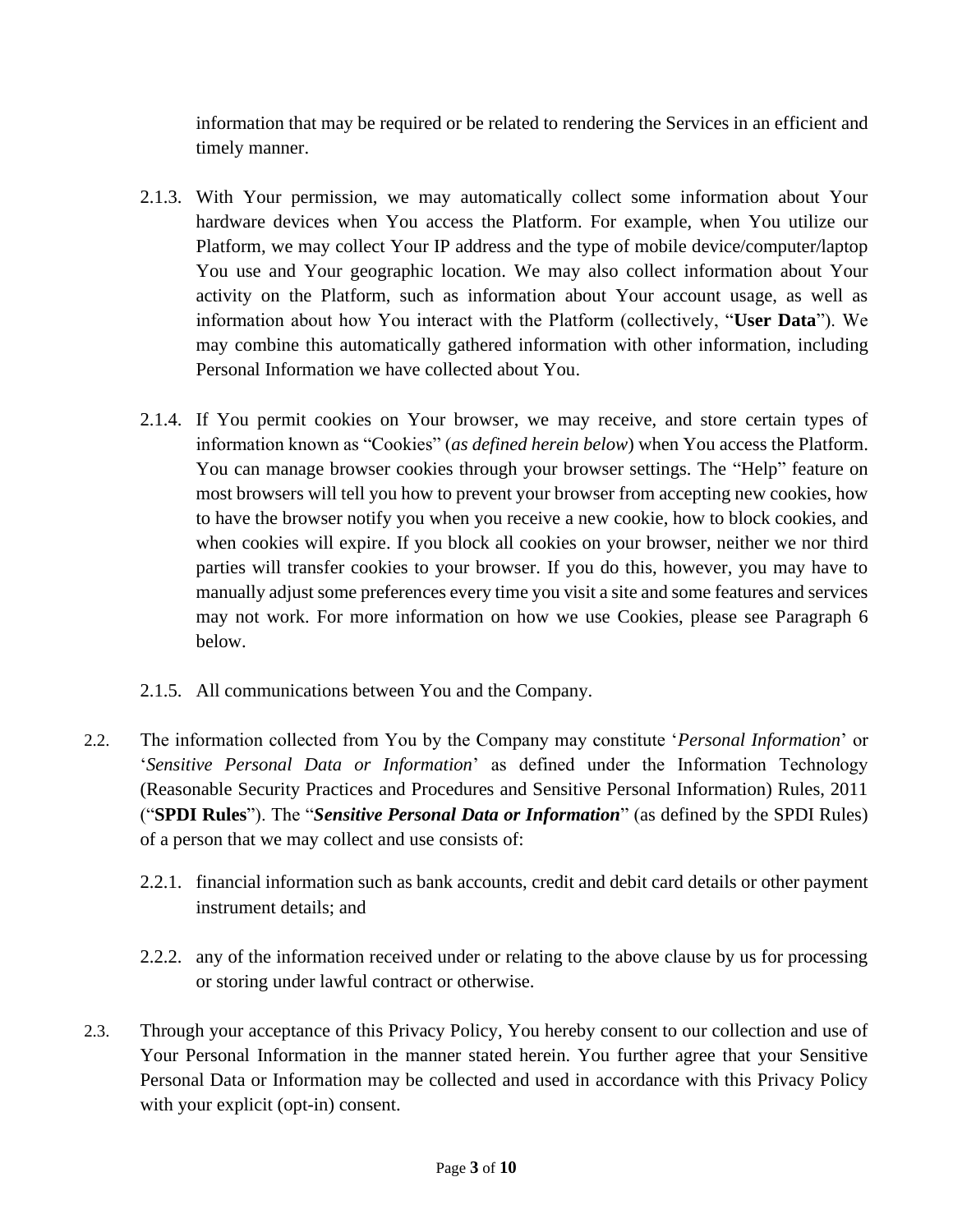- 2.4. Company will be free to use, collect and disclose information that is freely available in the public domain without Your consent to the extent permissible under applicable law.
- 2.5. In order to provide Services through the Platform, we may require the User to provide us with certain information that the User personally identifies him or herself with. Personal Information includes the following categories of information:
	- 2.5.1. Contact data (such as email address and phone number); and
	- 2.5.2. Demographic data (such as time zone, postal address and location details);
	- 2.5.3. If the User communicates with us, for example, via e-mail, registers with us, any information provided in such communication may be collected by us; and
	- 2.5.4. Financial data (such as account details, e-wallet details, bank account or credit or debit card details or other payment instrument details etc.) that User provides to us while using the Services provided by the Platform.
- 2.6. Our Platform may contain links to third party websites or applications. The User agrees and understands that privacy policies of these websites are not under our control and the User understands that once he or she leaves our servers, use of any information provided by the User shall be governed by the privacy policy of the operator of the website used by them.
- 2.7. We may disclose any information we may deem necessary, in our sole discretion, to comply with any applicable law, regulation, legal process or governmental request, in order to investigate, prevent or take action regarding illegal activities, suspected fraud, situations involving potential threats to the physical safety of any personal or as otherwise required by law. Such transfer or disclosure shall be for lawful purposes only. Further, such transfer or disclosure of Your Sensitive Personal Information to other third parties shall only be done once it is ensured that the third party receiving such information has implemented the equivalent or greater level of security practices as we have, and any such transfer or disclosure shall only be for the purposes discussed in this Privacy Policy.
- 2.8. We take Your right to privacy very seriously and other than as specifically stated in this Privacy Policy, will only disclose Your Personal Information in the event it is required to do so by applicable law, rule, regulation, law enforcement agency, governmental official, legal authority or similar requirements or when Company, in its sole discretion, deems it necessary in order to protect its rights or the rights of others, to prevent harm to persons or property, to fight fraud and credit risk, or to enforce or apply the Terms and Conditions.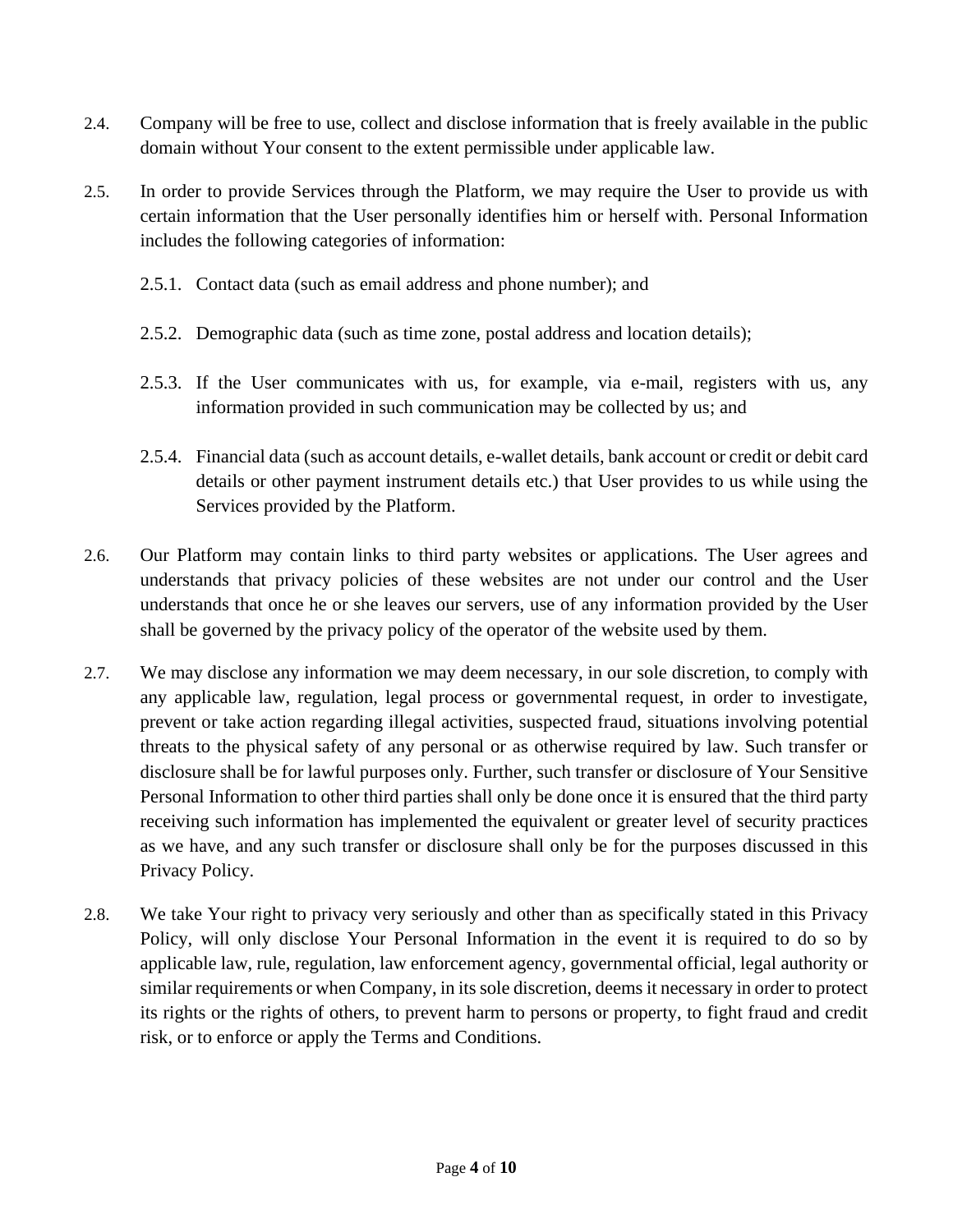### **3. PURPOSE OF COLLECTING PERSONAL INFORMATION**

- 3.1. The Personal Information shared with the Company shall be primarily processed in India and such other jurisdictions where a third-party is engaged by the Company which may process the data. By agreeing to this Privacy Policy, You are providing the Company with Your explicit consent to process Your Personal Information, including Sensitive Personal Data or Information, for the purpose(s) defined in this Privacy Policy.
- 3.2. While rendering the services, we may use Your Personal Information (including Sensitive Personal Data or Information) and User Data including, payment details which include cardholder name, credit/debit card number (in encrypted form) with expiration date, banking details, wallet details etc. as shared and allowed to be stored by You.
- 3.3. We (and third-party data processors, merchants and logistics partners who may be acting on our behalf) may collect, store and process Your Personal Information (including Sensitive Personal Data or Information) and User Data for the following reasons:
	- 3.3.1. In order to confirm any order placed with respective service providers/vendors;
	- 3.3.2. keep You informed of the transaction status;
	- 3.3.3. send order confirmations either via Email, SMS or WhatsApp or any other messaging service;
	- 3.3.4. send any updates or changes to Your order(s);
	- 3.3.5. allow our customer service to contact You, if necessary;
	- 3.3.6. send verification message(s) or email(s);
	- 3.3.7. validate/authenticate Your account and to prevent any misuse or abuse;
	- 3.3.8. periodic marketing emails, text messages, push notifications, newsletters and exclusive promotions offering special deals.
	- 3.3.9. to make this Platform customized; to provide content tailored to individual requirements; to understand Your needs and provide You with improved products and Services, newsletters and other communications and to enable others to view any content created by You being the community opinion leaders;
	- 3.3.10. to maintain any registered accounts that You may hold with us and to provide You with updates or notifications of changes to Your account;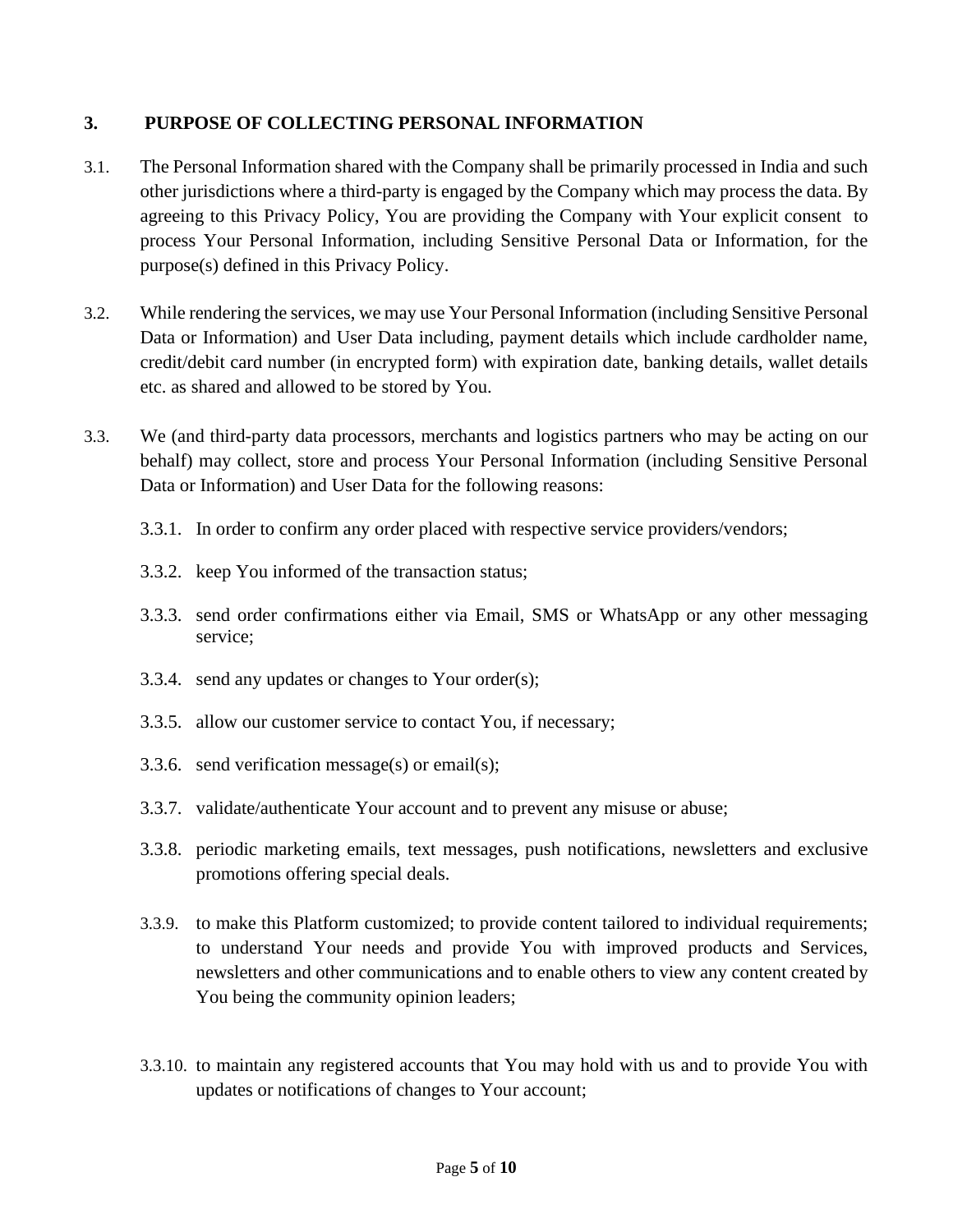- 3.3.11. for our internal record keeping requirements including collection of anonymized details about visitors to our Platform to compile aggregate statistics or produce internal reports;
- 3.3.12. for any purposes related to the above or where we have a legal right or duty to use or disclose Your Personal Information (including but not limited for abuse, crime and fraud prevention and related purposes);
- 3.3.13. to better understand how the Users access and use our Services, both on an aggregated and individualized basis; and
- 3.3.14. to provide various referral services and for sharing promotional and other benefits to our Users from time-to-time basis their transaction history with us.
- 3.4. Your User Data may be disclosed as part of any merger, sale of company assets or acquisition, as well as in the event of insolvency, bankruptcy or receivership, in which Personal Information would be transferred as one of the business assets of the Company.
- 3.5. Further, in an ongoing effort to better understand and serve the Users of our Service, we also often conduct research on the customer demographics, interests and behavior based on the Personal Information and other information provided to us. This research may be compiled and analyzed on an aggregate basis, and we may share this aggregate data with our affiliates, agents, advertisers, and business partners. This aggregate information does not identify You personally. We may also disclose aggregated User statistics in order to describe our Services to current and prospective business partners and to other third parties for other lawful purposes (including providing advertising use cases to actual or potential advertisers).

#### **4. SHARING OF PERSONAL INFORMATION**

- 4.1. Your Personal Information shall be shared with the approved merchants, logistics partners and payment partners ("**Service Providers**"). You may note that while placing any order or availing any other Service from the Platform, You authorize us to share Your Personal Information with the said Service Providers. It is pertinent to note that the Company does not authorize the Service Provider to use Your information for any other purpose(s) except as may be for fulfilling their part of Service.
- 4.2. We may also share your Sensitive Personal Data or Information with Service Providers, in case necessary to fulfill the purposes specified in this Privacy Policy. We only share your Sensitive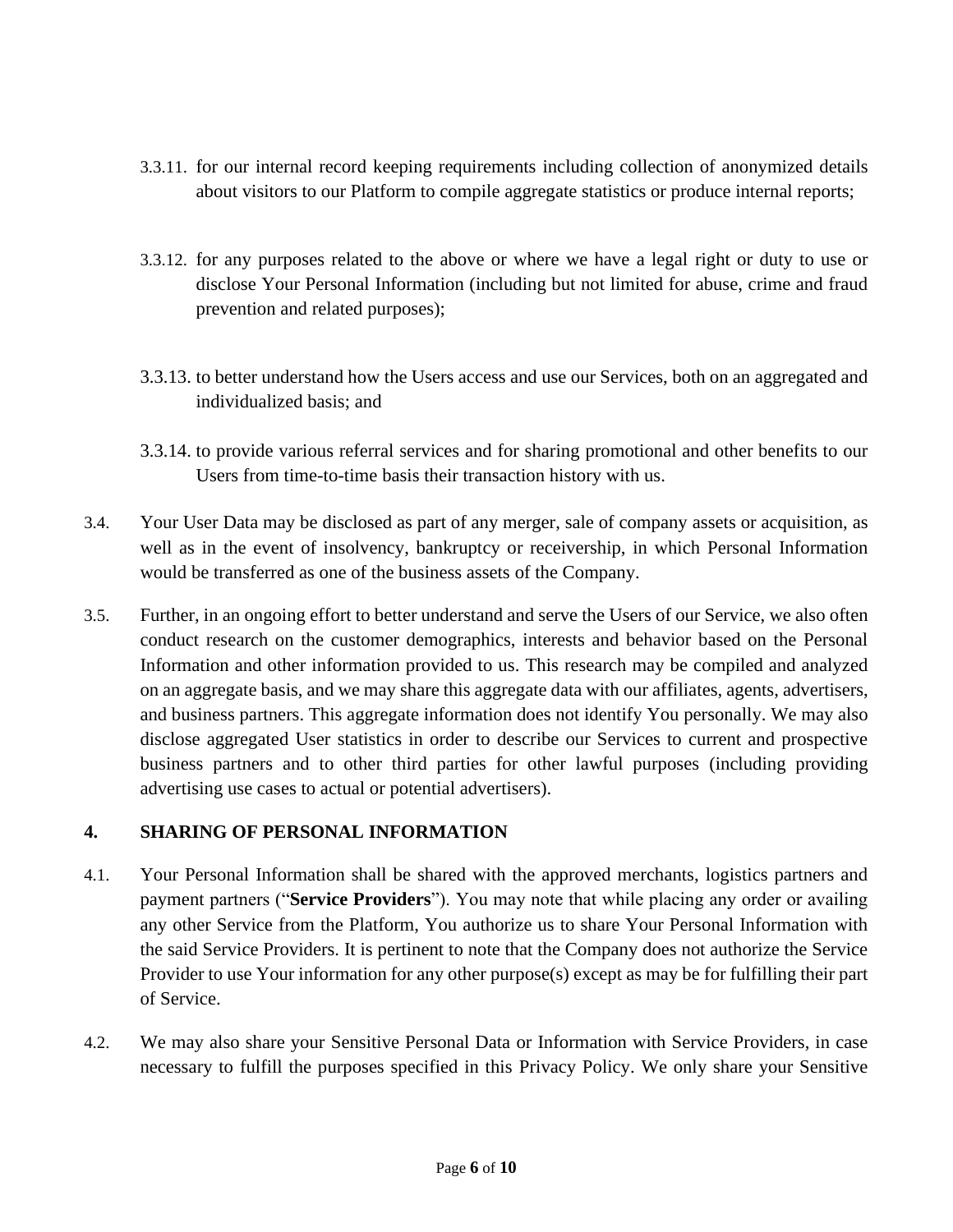Personal Data or Information with Service Providers that ensure equivalent or greater level of data protection as mandated under applicable law.

- 4.3. Through your acceptance of this Privacy Policy, You hereby consent to the transfer of your Personal Information in the above mentioned manner.
- 4.4. The app does use third party services that may collect information used to identify you.
- 4.5. The Company does not sell or rent individual customer names or other Personal Information of Users to third parties except sharing of such information with our business / alliance partners or Service Providers who are engaged by us for providing various referral services and for sharing promotional and other benefits to our Users from time-to-time basis their transaction history with us.
- 4.6. In the interests of improving personalization and service efficiency, we may, under controlled and secure circumstances, share Your Personal Information with our affiliate or associate entities or Service Providers. This will enable us to provide You with information about various products and services, or help us address Your questions and requests in relation to Your orders.
- 4.7. If the assets of the Company are acquired, our customer information may also be transferred to the acquirer depending upon the nature of such acquisition. In addition, as part of business expansion/development/restructuring or for any other reason whatsoever, if we decide to sell/transfer/assign our business, any part thereof, any of our subsidiaries or any business units, then as part of such restructuring exercise customer information including the Personal Information collected herein shall be transferred accordingly.
- 4.8. We use non-identifiable Personal Information of Users in aggregate or anonymized form to build higher quality, more useful online services by performing statistical analysis of the collective characteristics and behavior of our customers, and by measuring demographics and interests regarding specific areas of the Platform. Any Personal Information which we collect and use in an aggregated format is our property.

# **5. TENURE OF STORING YOUR PERSONAL INFORMATION**

- 5.1. The Company will retain Your Personal Information and User Data on its servers for as long as is reasonably necessary for the purposes listed in this Privacy Policy. In some circumstances, we may retain Your data for longer periods of time, for instance where we are required to do so in accordance with any legal, regulatory, tax or accounting requirements.
- 5.2. Where Your personal data is no longer required, we will ensure it is either securely deleted or stored in a way which means it will no longer be used by the Company.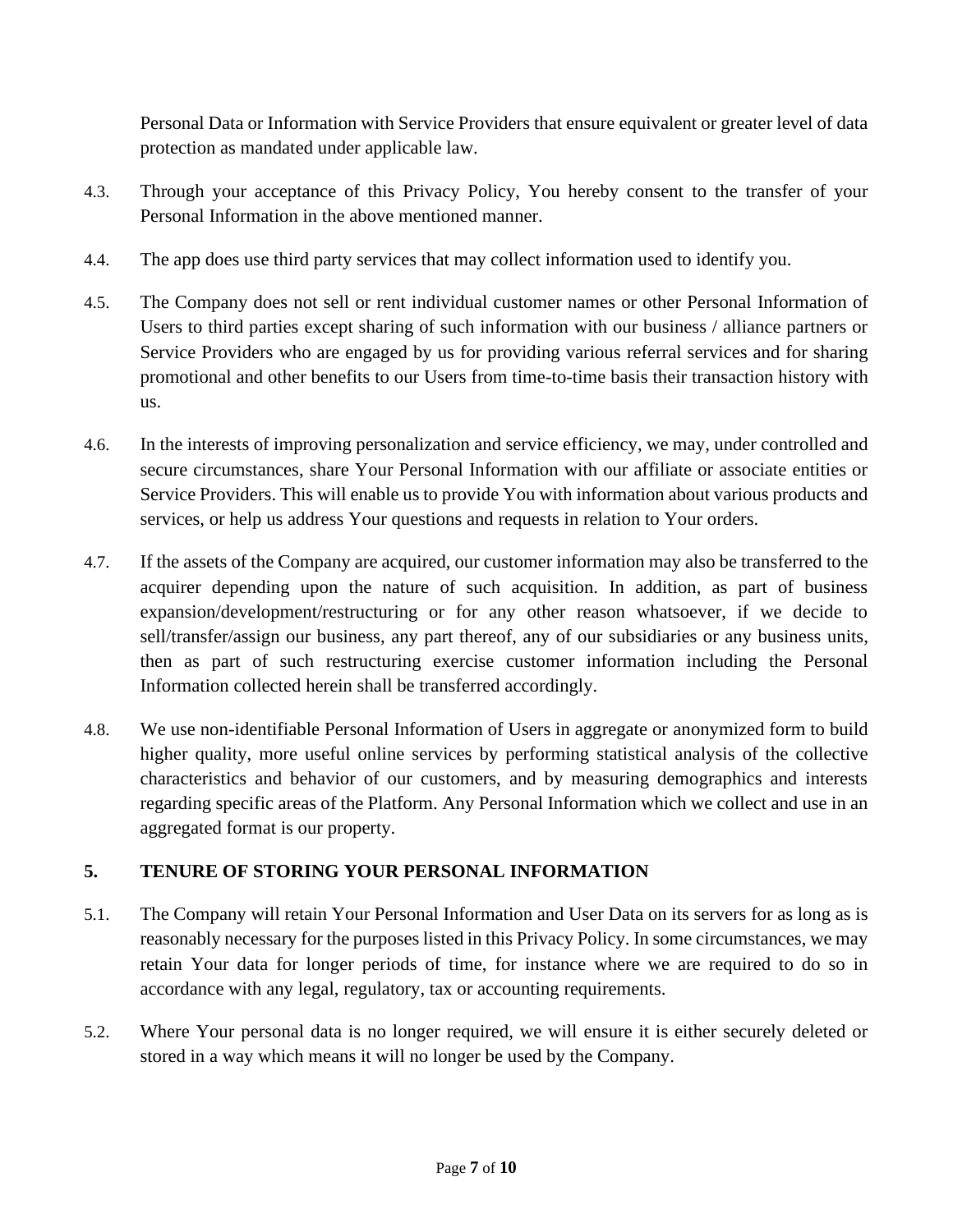5.3. Any Sensitive Personal Data or Information collected from You shall be securely deleted, within a reasonable period of time, when no longer required to be retained for the purposes for which it was collected, as stated in this Privacy Policy, or to comply with legal, regulatory, tax or accounting requirements.

#### **6. USAGE OF COOKIES**

- 6.1. A "cookie" is a small piece of information stored by a web server on a web browser so it can be later read back from that browser. Cookies are useful for enabling the browser to remember information specific to a given user. We place both permanent and temporary cookies in Your computer's hard drive. The cookies do not contain any of Your personally identifiable information.
- 6.2. In some instances, we and our Service Providers use cookies and other technologies to automatically collect certain types of information when You visit our Platform, as well as through emails that we may exchange. The collection of this information allows us to customize Your online experience, improve the performance, usability and effectiveness of our online presence, and to measure effectiveness of our marketing strategies.
- 6.3. Further, You may encounter cookies or other similar devices on certain pages of the website that are placed by approved third parties. We also allow specific partners to collect information from your browser or device for advertising and measurement purposes using their own cookies or similar technologies.

# **7. SECURITY**

- 7.1. The security of Your Personal Information and User Data is important to us. We follow generally accepted industry standards to protect the User Data and Personal Information submitted to us, both during transmission and once we receive it. Such information may also be converted to physical form from time to time, if deemed necessary. We take all necessary precautions to protect Your Personal Information both online and off-line and implement reasonable security practices and measures including certain managerial, technical, operational and physical security control measures that are commensurate with respect to the information being collected and the nature of our business.
- 7.2. Although we make best possible efforts to store Personal Information in a secure operating environment that is not open to the public, User must understand that there is no such thing as complete security, and we do not guarantee that there will be no unintended disclosures of Personal Information. If we become aware that User's Personal Information has been disclosed in a manner not in accordance with this Privacy Policy, we will use reasonable efforts to notify such User of the nature and extent of such disclosure as soon as reasonably possible and as permitted by law.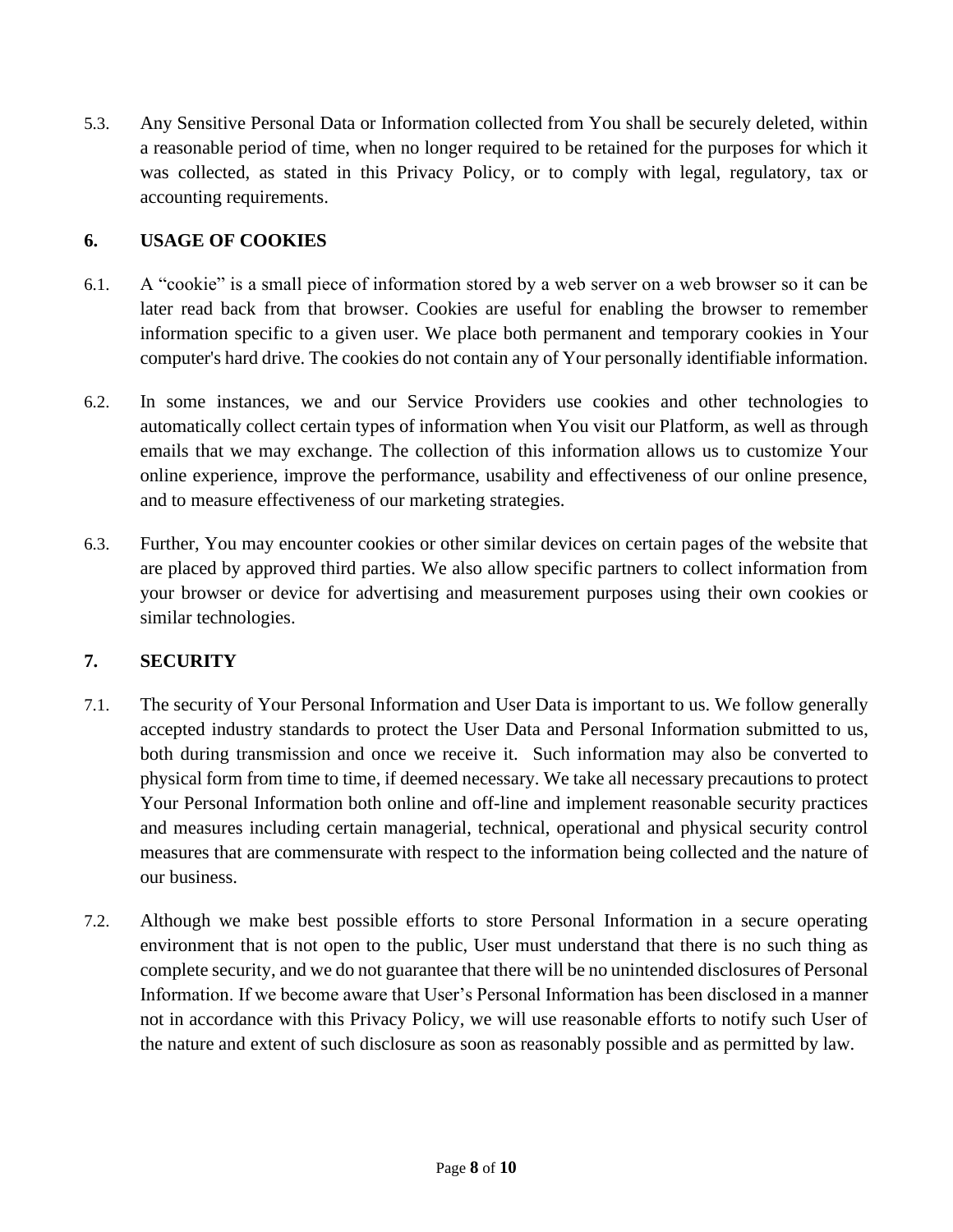- 7.3. Further, to ensure the safety of your information, we also recommend that You take all necessary steps within your control and follow best practices, such as:
	- 7.3.1. if using a computer in a public location, always log out and close the website browser when You complete Your online session;
	- 7.3.2. keep Your account details and passwords private;
	- 7.3.3. frequently change Your password;
	- 7.3.4. avoid using the same password for multiple online accounts.
- 7.4. Depending on the processing of Personal Information, the data may be subject to a different storage period.
- 7.5. All information is stored or used for processing Services and under no circumstances are any of these details made available in the public domain. However, we may use this information to share with You additional and/ or upcoming information regarding the Services offered by the Platform.
- 7.6. The Platform may transmit User Data to the data servers, to ensure the security of data storage collected by us. The Personal Information is deleted once User requests for deletion of his account exclusively made on the Platform, except to the extent it is necessary to store the same under applicable laws. Further, we have implemented commercially reasonable physical, managerial, operational and technical security measures to protect the loss, misuse and alteration and to preserve the security of the Personal Information in our care.

# **8. REVIEW AND OPT-OUT**

- 8.1. You may review the Personal Information and Sensitive Personal Data or Information you have provided to us by contacting at [care@simsim.in](mailto:care@simsim.in) and may correct or amend any deficient or inaccurate Personal Information or Sensitive Personal Data or Information by contacting our [care@simsim.in](mailto:care@simsim.in)[.](mailto:grievance.officer@simsim.in)
- 8.2. You may withdraw Your consent to submit any or all Personal Information or decline to provide any permissions on the Platform as covered above at any time. In case, You choose to do so then Your access to the Platform may be limited, or we might not be able to provide the Services to You. You may withdraw Your consent by sending an email to our [care@simsim.in.](mailto:care@simsim.in) You can edit Your Personal Information by logging into Your account on the Platform.

# **9. CHANGE TO PRIVACY POLICY**

9.1. The Company may update this Privacy Policy at any time, with or without advance notice. In the event there are significant changes in the way Company treats User's Personal Information, or in